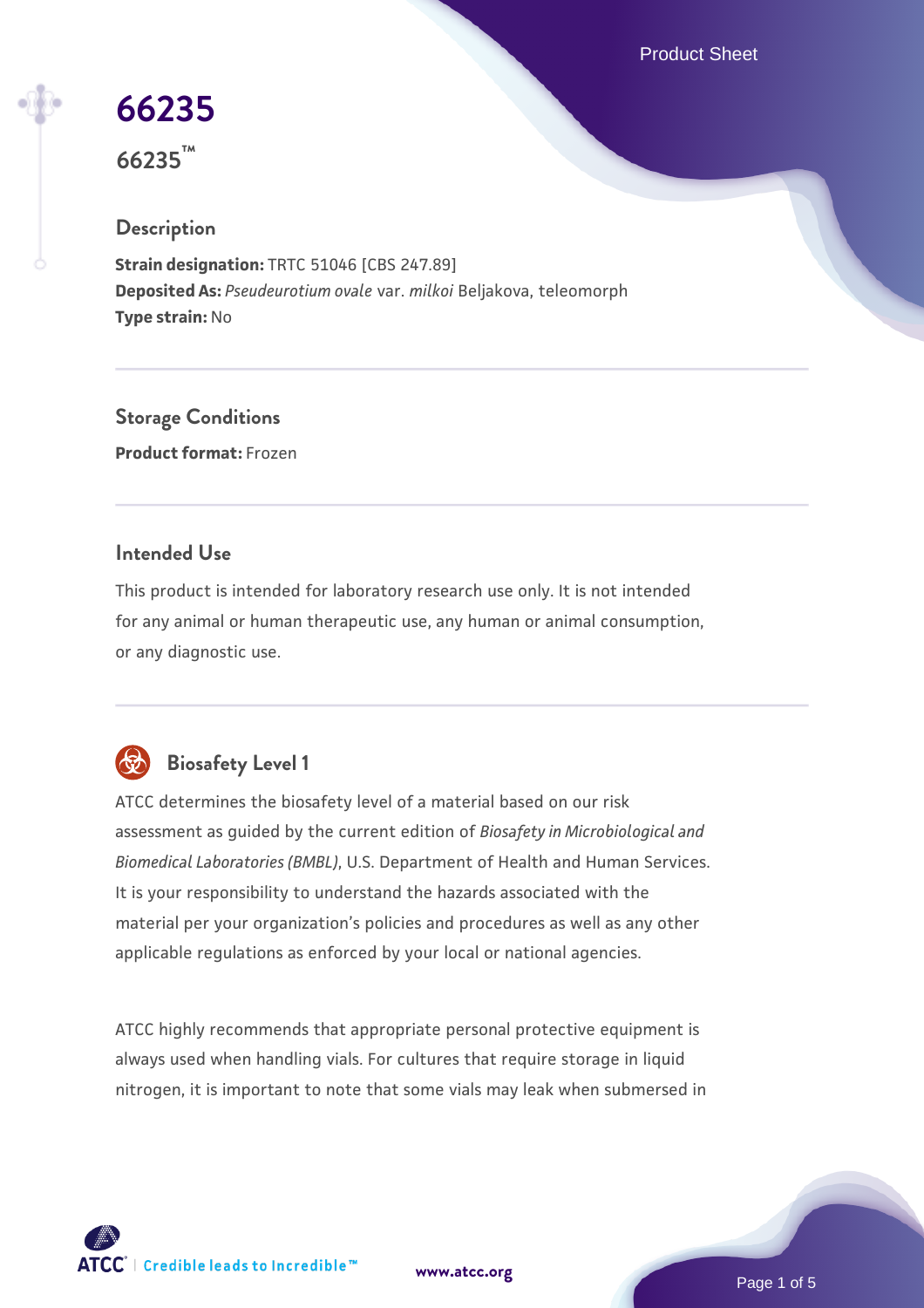**[66235](https://www.atcc.org/products/66235)** Product Sheet

liquid nitrogen and will slowly fill with liquid nitrogen. Upon thawing, the conversion of the liquid nitrogen back to its gas phase may result in the vial exploding or blowing off its cap with dangerous force creating flying debris. Unless necessary, ATCC recommends that these cultures be stored in the vapor phase of liquid nitrogen rather than submersed in liquid nitrogen.

# **Certificate of Analysis**

For batch-specific test results, refer to the applicable certificate of analysis that can be found at www.atcc.org.

#### **Growth Conditions**

**Medium:**  [ATCC Medium 336: Potato dextrose agar \(PDA\)](https://www.atcc.org/-/media/product-assets/documents/microbial-media-formulations/3/3/6/atcc-medium-336.pdf?rev=d9160ad44d934cd8b65175461abbf3b9) **Temperature:** 24°C

# **Material Citation**

If use of this material results in a scientific publication, please cite the material in the following manner: 66235 (ATCC 66235)

#### **References**

References and other information relating to this material are available at www.atcc.org.



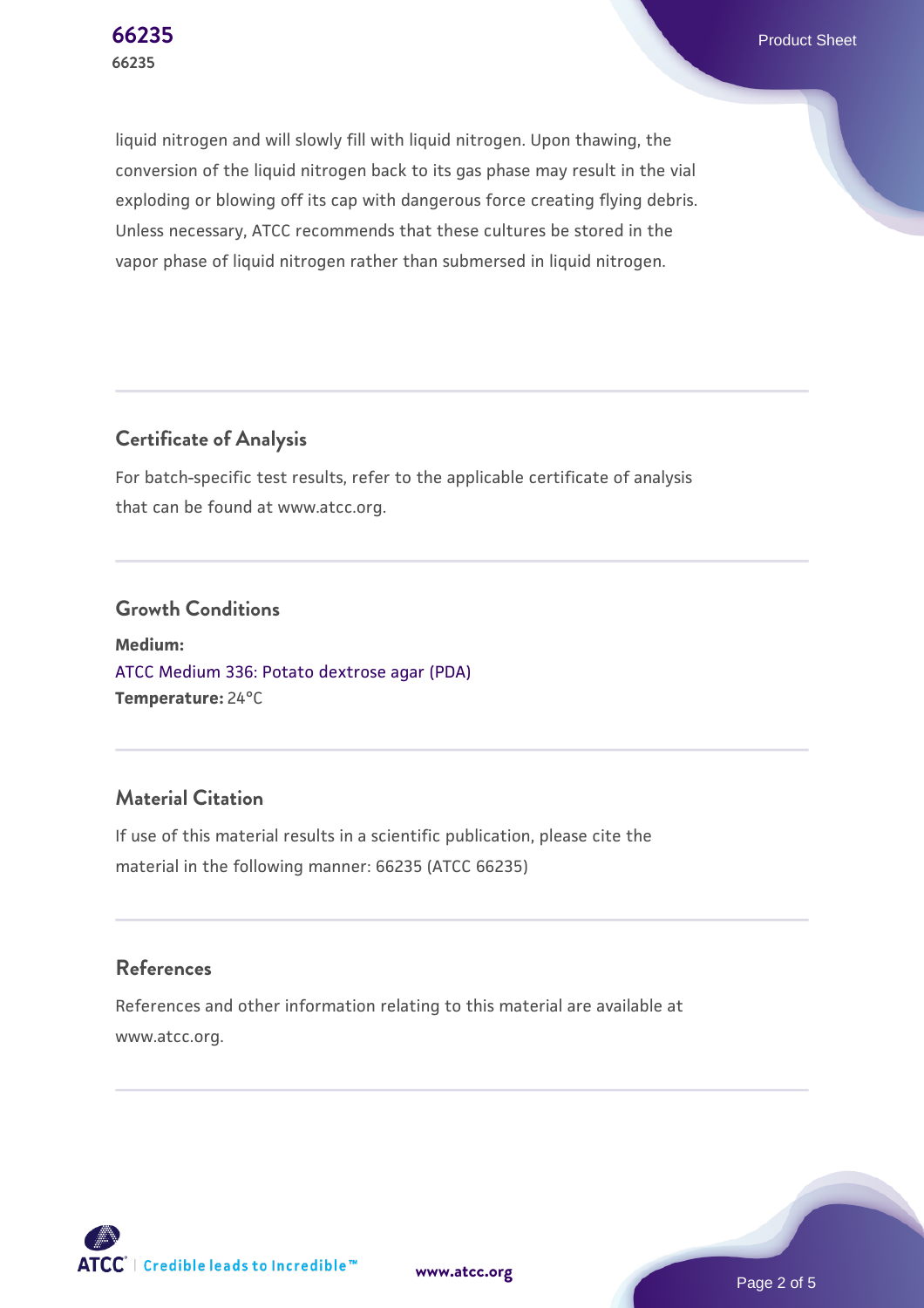#### **Warranty**

The product is provided 'AS IS' and the viability of ATCC® products is warranted for 30 days from the date of shipment, provided that the customer has stored and handled the product according to the information included on the product information sheet, website, and Certificate of Analysis. For living cultures, ATCC lists the media formulation and reagents that have been found to be effective for the product. While other unspecified media and reagents may also produce satisfactory results, a change in the ATCC and/or depositor-recommended protocols may affect the recovery, growth, and/or function of the product. If an alternative medium formulation or reagent is used, the ATCC warranty for viability is no longer valid. Except as expressly set forth herein, no other warranties of any kind are provided, express or implied, including, but not limited to, any implied warranties of merchantability, fitness for a particular purpose, manufacture according to cGMP standards, typicality, safety, accuracy, and/or noninfringement.

#### **Disclaimers**

This product is intended for laboratory research use only. It is not intended for any animal or human therapeutic use, any human or animal consumption, or any diagnostic use. Any proposed commercial use is prohibited without a license from ATCC.

While ATCC uses reasonable efforts to include accurate and up-to-date information on this product sheet, ATCC makes no warranties or representations as to its accuracy. Citations from scientific literature and patents are provided for informational purposes only. ATCC does not warrant that such information has been confirmed to be accurate or complete and the customer bears the sole responsibility of confirming the accuracy and completeness of any such information.

This product is sent on the condition that the customer is responsible for and assumes all risk and responsibility in connection with the receipt, handling,

**[www.atcc.org](http://www.atcc.org)**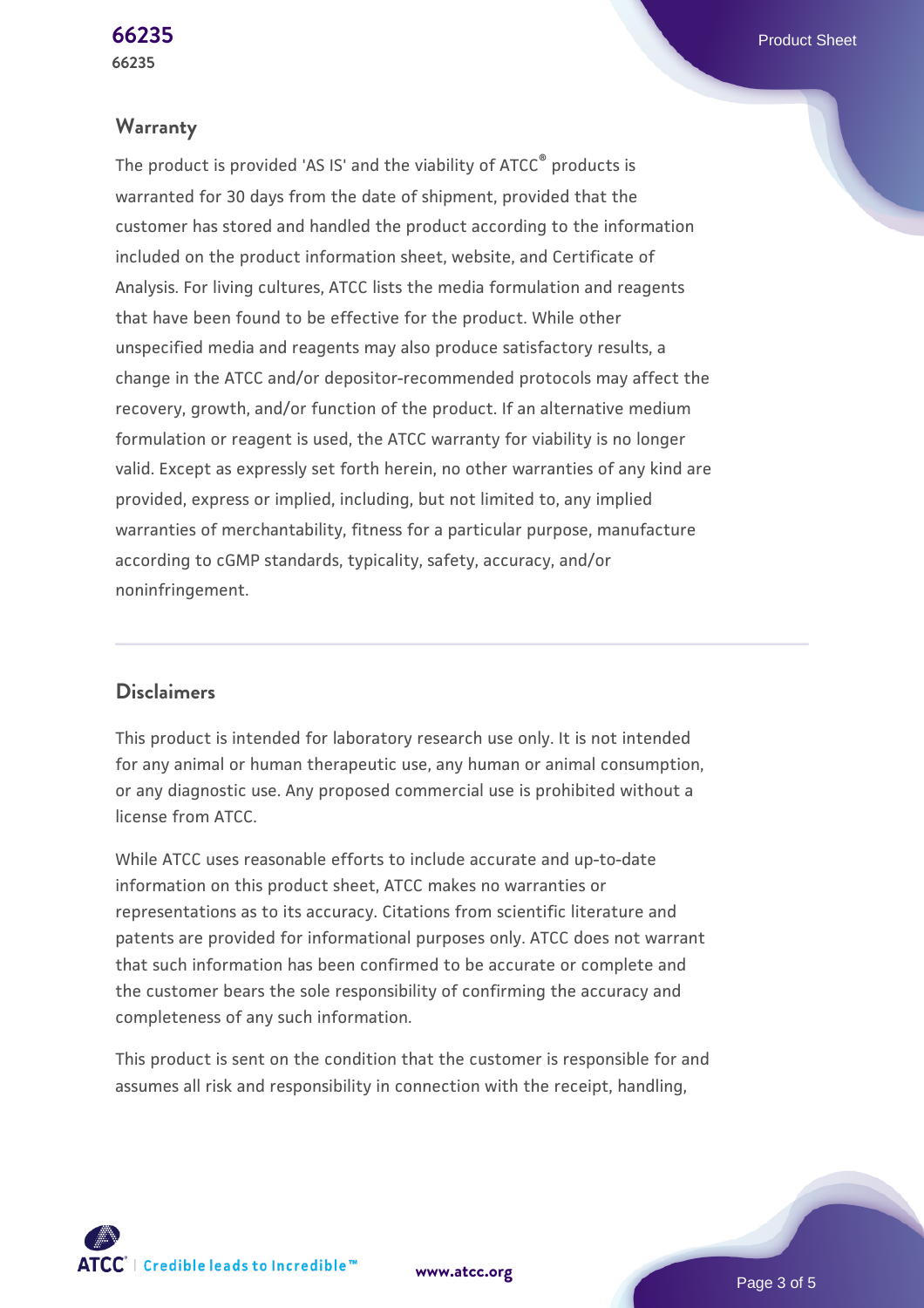storage, disposal, and use of the ATCC product including without limitation taking all appropriate safety and handling precautions to minimize health or environmental risk. As a condition of receiving the material, the customer agrees that any activity undertaken with the ATCC product and any progeny or modifications will be conducted in compliance with all applicable laws, regulations, and guidelines. This product is provided 'AS IS' with no representations or warranties whatsoever except as expressly set forth herein and in no event shall ATCC, its parents, subsidiaries, directors, officers, agents, employees, assigns, successors, and affiliates be liable for indirect, special, incidental, or consequential damages of any kind in connection with or arising out of the customer's use of the product. While reasonable effort is made to ensure authenticity and reliability of materials on deposit, ATCC is not liable for damages arising from the misidentification or misrepresentation of such materials.

Please see the material transfer agreement (MTA) for further details regarding the use of this product. The MTA is available at www.atcc.org.

# **Copyright and Trademark Information**

© ATCC 2021. All rights reserved.

ATCC is a registered trademark of the American Type Culture Collection.

#### **Revision**

This information on this document was last updated on 2021-05-19

**[www.atcc.org](http://www.atcc.org)**

# **Contact Information**

ATCC 10801 University Boulevard Manassas, VA 20110-2209 USA